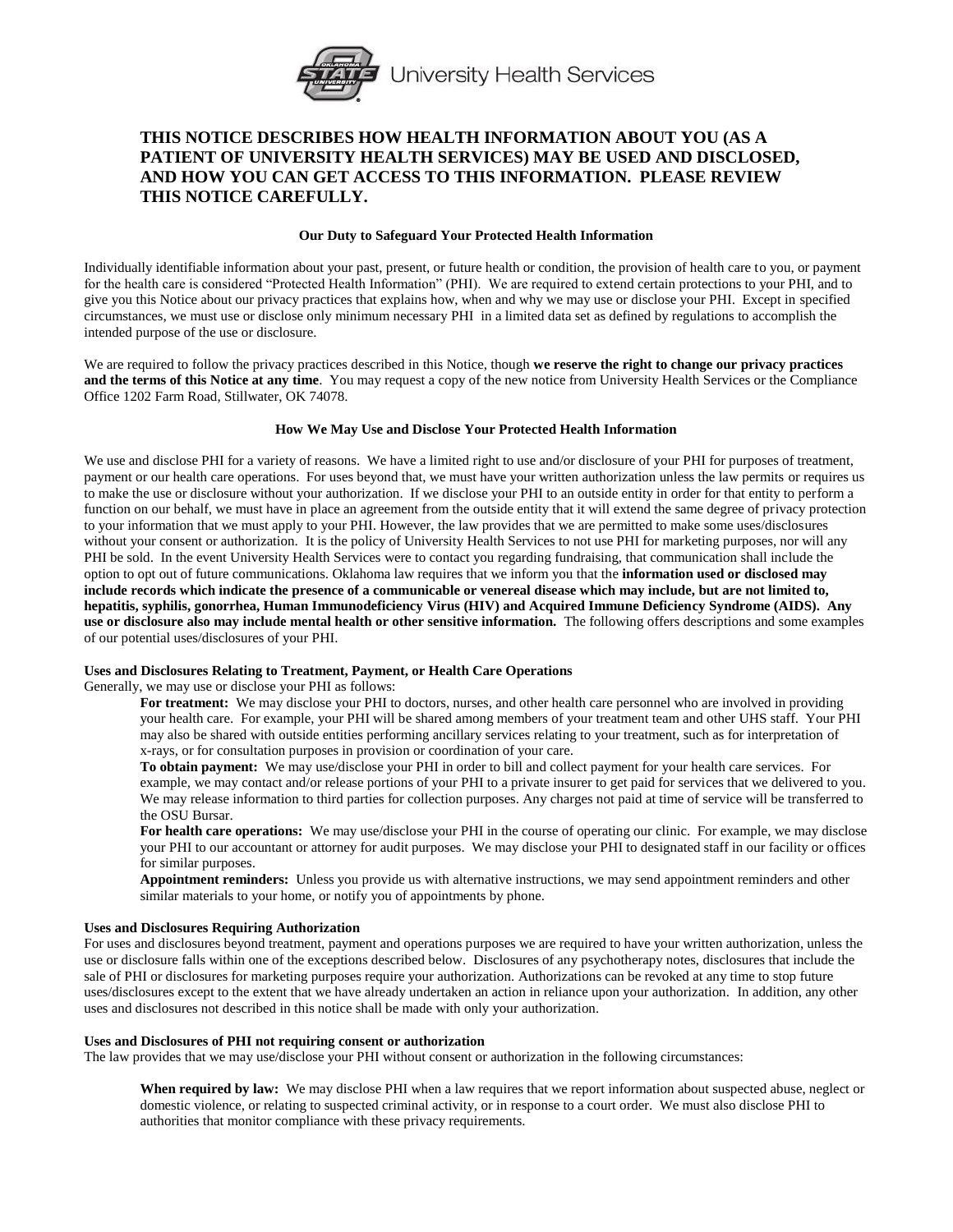**For public health activities:** We may disclose PHI when we are required to collect information about disease or injury, or to report vital statistics to the public health authority.

**For health oversight activities:** We may disclose PHI to our central office, or another agency responsible for monitoring the health care system for such purposes as reporting or investigation of unusual incidents.

**Relating to decedents:** We may disclose PHI relating to an individual's death to coroners, medical examiners or funeral directors, and to organ procurement organizations relating to organ, eye, or tissue donations or transplants.

**For research purposes:** In certain circumstances, and under supervision of a privacy board, we may disclose PHI to our research staff and their designees in order to assist medical/psychiatric research.

**To avert threat to health or safety:** In order to avoid a serious threat to health or safety, we may disclose PHI as necessary to law enforcement or other persons who can reasonably prevent or lessen the threat of harm.

**For specific government functions:** We may disclose PHI of military personnel and veterans in certain situations, to

correctional facilities in certain situations, to government benefit programs relating to eligibility and enrollment, and for national security reasons, such as protection of the President.

**For Worker's Compensation purposes:** We may disclose PHI in relation to workers' compensation programs, established by law, that provide benefits for work-related injuries or illnesses.

#### **Uses and Disclosures of PHI from Alcohol and Other Drug Records Not Requiring Consent or Authorization**

The law provides that we may use/disclose your PHI from alcohol and other drug records without consent or authorization in the following circumstances:

**When required by law:** We may use/disclose PHI when a law requires that we report information about suspected child abuse and neglect, or when a crime has been committed on the premises or against personnel, or in response to a court order.

**Relating to decedents:** We may disclose PHI relating to an individual's death if state or federal law requires the information for collection of vital statistics or inquiry into cause of death.

**For research, audit or evaluation purposes:** In certain circumstances, we may disclose PHI for research, audit or evaluation purposes.

**To avert threat to health or safety:** In order to avoid a serious threat to health or safety, we may disclose PHI as necessary to law enforcement when a threat is made to commit a crime on the premises or against personnel.

## **Uses and Disclosures Requiring You to have an Opportunity to Object**

In the following situations, we may disclose a limited amount of your PHI if we inform you about the disclosure in advance and you do not object, as long as the disclosure is not otherwise prohibited by law.

**Patient Directories:** Your name, location, and general condition may be disclosed to callers or visitors who ask for you by name. Additionally, your religious affiliation may be shared with clergy.

**To families, friends or others involved in your care:** We may share with these people information directly related to their involvement in your care, or payment for your care. We may also share PHI with these people to notify them about your location, general condition, or death.

#### **Your Rights Regarding Your Protected Health Information**

You have the following rights relating to your protected health information:

**To request restrictions on uses/disclosures:** You have the right to ask that we limit how we use or disclose your PHI. We will consider your request, but are not legally bound to agree to the restriction. To the extent that we do agree to any restrictions on our use/disclosure of your PHI, we will put the agreement in writing and abide by it except in emergency situations. We cannot agree to limit uses/disclosures that are required by law. An individual paying the full cost of the care provided may request that PHI of that visit not be disclosed, however such a restriction of use of PHI cannot be accommodated if the individual is requesting UHS use the PHI to obtain payment for services. Only in the case of an individual paying full cost at time of service can make this request. This request is limited to use of PHI for payment or health care operations. This request cannot limit use of PHI for treatment purposes.

**To choose how we contact you:** You have the right to ask that we send your information to an alternative address or by an alternative means. We must agree to your request as long as it is reasonably easy for us to do so.

**To inspect and request a copy of your PHI:** Unless your access to your records is restricted for clear and documented treatment reasons, you have a right to see your protected health information upon your written request. We will respond to your request within 30 days. If we deny your access, we will give you written reasons for the denial and explain any right to have the denial reviewed. If you want copies of your PHI, a charge for copying may be imposed, depending on your circumstances. You have a right to choose what portions of your information you want copied and to have prior information on the cost of copying. You have a right to electronic copies of electronic health records maintained by UHS or a designated third party. This right is limited to your health related records, and if requested will be required to pay the labor costs associated with such request.

**To request amendment of your PHI:** If you believe that there is a mistake or missing information in our record of your PHI, you may request, in writing, that we correct or add to the record. We will respond within 60 days of receiving your request. We may deny the request if we determine that the PHI is (i) correct and complete; (ii) not created by us and/or not part of our records, or; (iii) not permitted to be disclosed. Any denial will state the reasons for denial and explain your rights to have the request and denial, along with any statement in response that your provide, appended to your PHI. If we approve the request for amendment, we will change the PHI and so inform you, and tell others that need to know about the change in PHI.

**To find out what disclosures have been made:** You have a right to get a list of when, to whom, for what purpose, and what content of your PHI has been released other than instances of disclosure for treatment, payment, and operations; to you, your family, or the facility directory; or pursuant to your written authorization. The list also will not include any disclosures made for national security purposes, to law enforcement officials or correctional facilities, or disclosures made before April 14, 2003. We will respond to your written request for such a list within 60 days of receiving it. Your request can relate to disclosures going as